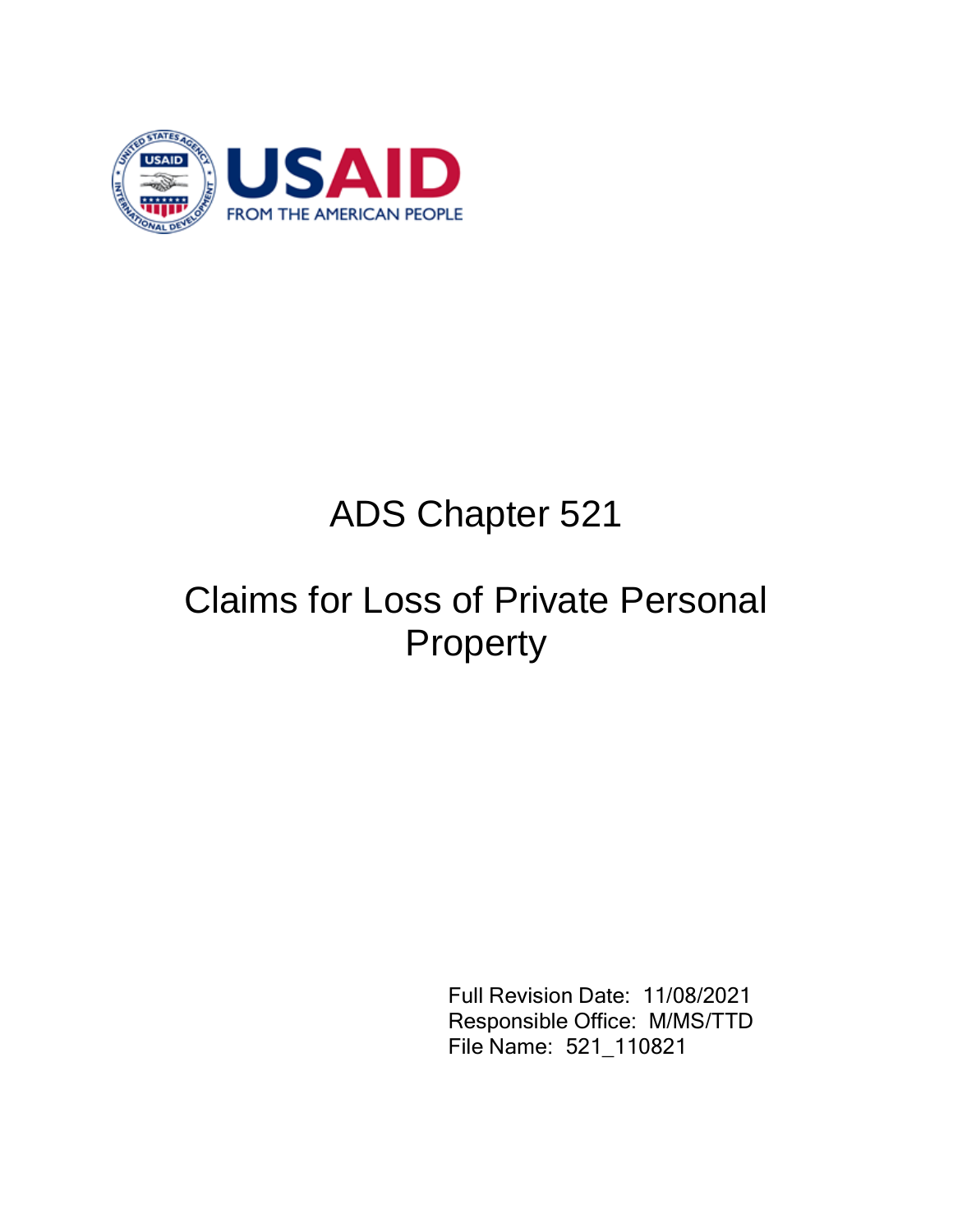**Functional Series 500 - Management Services ADS Chapter 521 - Claims for Loss of Private Personal Property POC for ADS 521 – Michele Williams, [micwilliams@usaid.gov](mailto:micwilliams@usaid.gov)**

*This chapter has been revised in its entirety.*

## **Table of Contents**

| 521.1                |                                                        |
|----------------------|--------------------------------------------------------|
| <u>521.2</u>         |                                                        |
| 521.3                | POLICY DIRECTIVES AND REQUIRED PROCEDURES 3            |
| 521.3.1<br>521.3.1.1 |                                                        |
| 521.3.2              |                                                        |
| 521.3.3<br>521.3.3.1 | Claims for Loss or Damage to Personal Property 5       |
| <u>521.3.4</u>       | Claims for Loss or Damage to Privately Owned Vehicle 6 |
| <u>521.3.5</u>       |                                                        |
| 521.3.6              |                                                        |
| 521.3.7              |                                                        |
| 521.3.8              |                                                        |
| 521.3.9              |                                                        |
| 521.4                |                                                        |
| <u>521.4.1</u>       |                                                        |
| <u>521.4.2</u>       |                                                        |
| 521.4.3              |                                                        |
| 521.5                |                                                        |
| 521.6                |                                                        |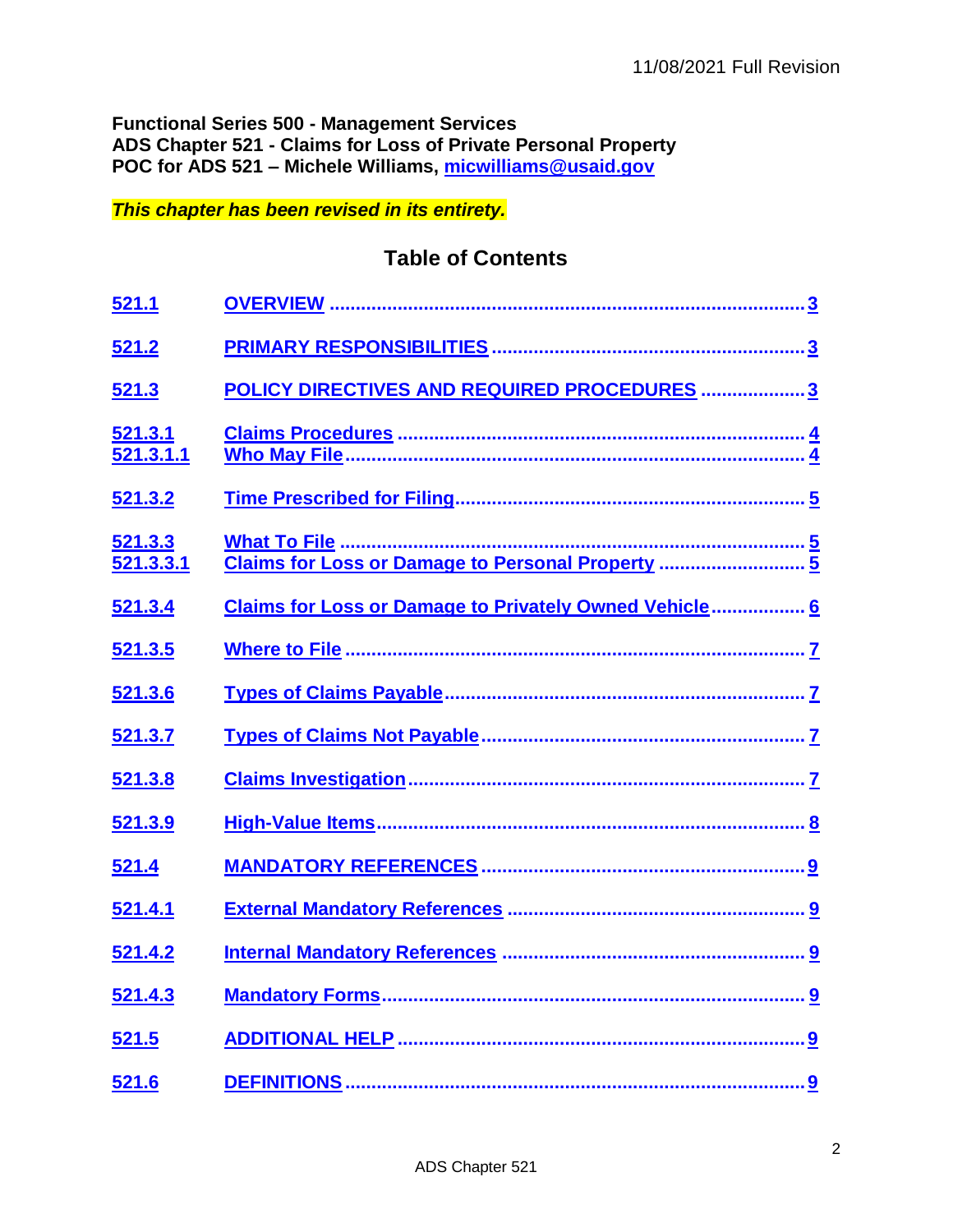## **ADS 521 - Claims for Loss of Private Personal Property**

#### <span id="page-2-0"></span>**521.1 OVERVIEW**

Effective Date: 11/08/2021

This chapter contains the policies and procedures for submitting and processing all claims for loss of, or damage to, personal property while on official duty with the U.S. Government (USG). USAID employees and their authorized dependents, individuals with personal service contracts (PSCs), and personnel from other government agencies may submit these claims.

The Military Personnel and Civilian Employees' Claims Act of 1964 (**[31 U.S.C. 3721](https://uscode.house.gov/view.xhtml?req=(title:31%20section:3721%20edition:prelim)%20OR%20(granuleid:USC-prelim-title31-section3721)&f=treesort&edition=prelim&num=0&jumpTo=true)**), as amended by Public Law 91-311, authorizes payment for personal property only. It does not provide a remedy for consequential damages or other types of loss or incidental expenses.

## <span id="page-2-1"></span>**521.2 PRIMARY RESPONSIBILITIES**

Effective Date: 11/08/2021

**a.** The **Chief**, **Bureau for Management, Office of Management Services**, **Travel and Transportation Division (M/MS/TTD)** has the authority to settle and approve payment of claims at a minimum amount of \$100 and a maximum amount of \$40,000, unless the claim arises from extraordinary circumstances in which the maximum amount is not to exceed \$100,000.

**b.** The **Bureau for Management, Chief Financial Officer, Office of Cash Management and Payment Division (M/CFO/CMP)** processes all approved payments of claims. All settlements will be made by electronic funds transfer (EFT).

**c.** The **Executive Officer (EXO)**, at the Mission, assists individuals in preparing the claim and completing the **[DS-1620A, "Claims Investigating Officer's Report](https://www.usaid.gov/forms/ds-1620a)**.

**d.** The **Claims Assistance Officer (CAO)**, at the Mission, assists employees in the preparation of claims. The CAO is appointed in writing by the Mission Director.

**e. Individuals filing a claim** must ensure their claim is properly documented and substantiated prior to submitting the claims package to the M/MS/TTD Claims Office at **travelandtransportation-helpdesk@usaid.gov**.

#### <span id="page-2-2"></span>**521.3 POLICY DIRECTIVES AND REQUIRED PROCEDURES** Effective Date: 11/08/2021

When an applicable individual experience a loss of, or damage to, personal property while on official duty with the U.S. Government, they may file a claim under the Military Personnel and Civilian Employees' Claims Act of 1964, as amended by **[31 U.S.C.](https://www.govinfo.gov/app/details/USCODE-2010-title31/USCODE-2010-title31-subtitleIII-chap37-subchapIII-sec3721)  [Section 3721](https://www.govinfo.gov/app/details/USCODE-2010-title31/USCODE-2010-title31-subtitleIII-chap37-subchapIII-sec3721)** (also referred to as the Claims Act). The Agency settles claims based on the depreciated value of an item and not the replacement or repair cost of that item.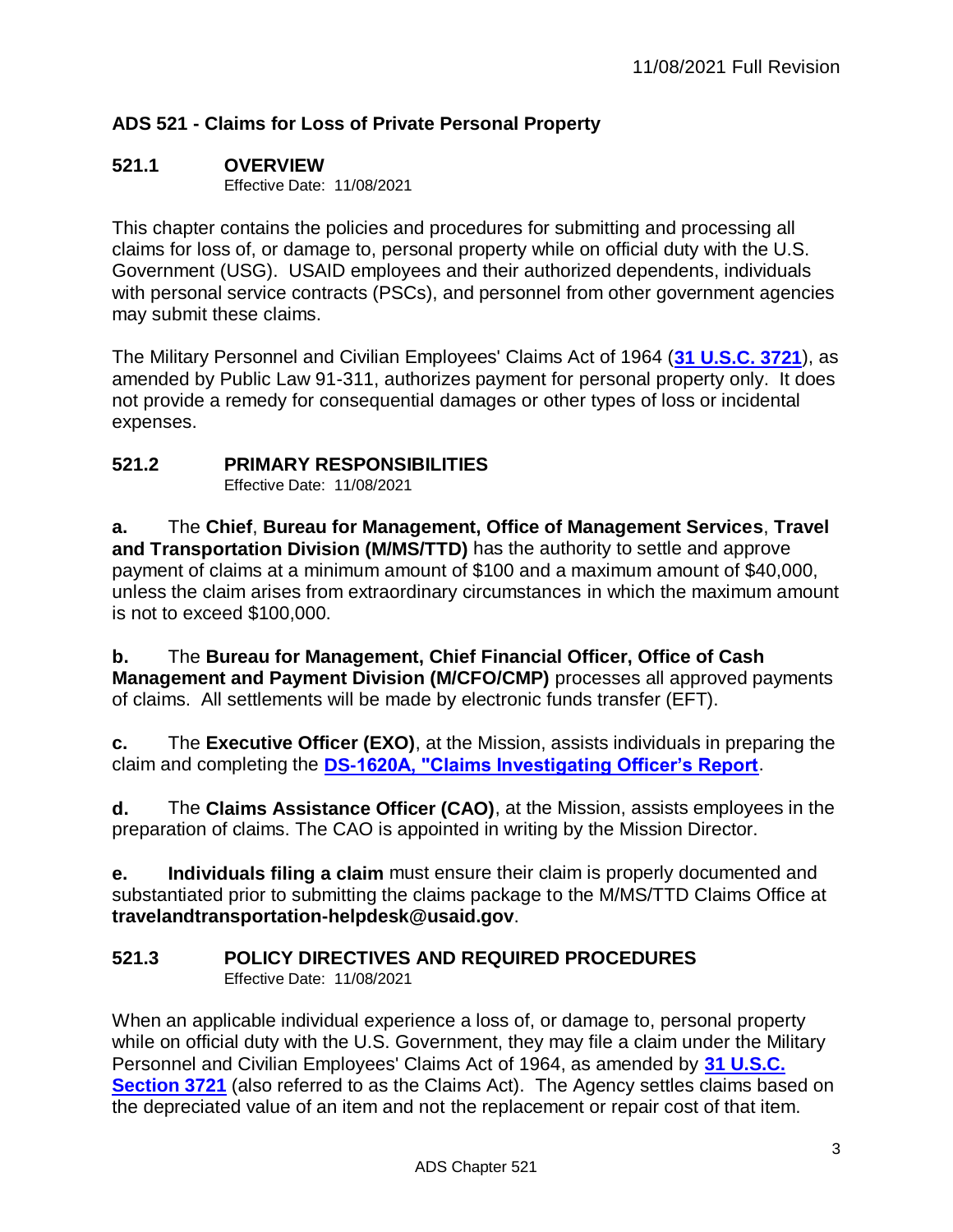The Agency strongly recommends that individuals purchase private insurance for both loss and damage of household goods and privately-owned vehicles (POV) that are shipped and/or stored. Since many private insurance companies limit reimbursement for household goods or privately owned vehicles, individuals should confirm what the policy will cover.

The Agency must adhere to the policies and procedures governing Personal Property Claims outlined in **[14 FAM 640](https://fam.state.gov/fam/14fam/14fam0640.html)**, and the Military Personnel and Civilian Employees' Claims Act of 1964, as amended by **[31 U.S.C Section 3721](https://www.govinfo.gov/app/details/USCODE-2010-title31/USCODE-2010-title31-subtitleIII-chap37-subchapIII-sec3721)** (also referred to as the Claims Act).

## <span id="page-3-0"></span>**521.3.1 Claims Procedures**

#### <span id="page-3-1"></span>**521.3.1.1 Who May File**

Effective Date: 11/08/2021

**a.** A claim may be presented by an individual; in the claimant's name, by their spouse or domestic partner as defined in **[3 FAM 1610](https://fam.state.gov/fam/03fam/03fam1610.html#M1610)**, as an authorized agent, or in the claimant's name, by their authorized legal representative. Claims filed by an authorized agent or legal representative must be accompanied by appropriate documentation of a power of attorney.

If the individual is deceased, a survivor or legal representative of the deceased may present the claim. Claims presented by survivors will be settled in the following order regardless of whether the claim arose before, concurrently with, or after the claimant's death:

- **1.** Spouse or domestic partner as defined in **[3 FAM 1610](https://fam.state.gov/fam/03fam/03fam1610.html#M1610)** (if separated or legally separated at the time of the individual's death, the individual's legal representative should present the claim);
- **2.** Child or children;
- **3.** Parents;
- **4.** Siblings; and
- **5.** In-laws can file only if the claimant is deceased, and the in-law has legal representation authorities related to the claimant's estate.

**b.** Tandem couples are required to ship their personal property separately against their respective authorized travel authorizations. The maximum amount payable by law and the Table of Maximum Amounts Allowed in **[14 FAM Exhibit 644.2](https://fam.state.gov/fam/14fam/14fam0640.html#X644_2)** applies to each individual and the personal property shipped in accordance with their individual travel authorization.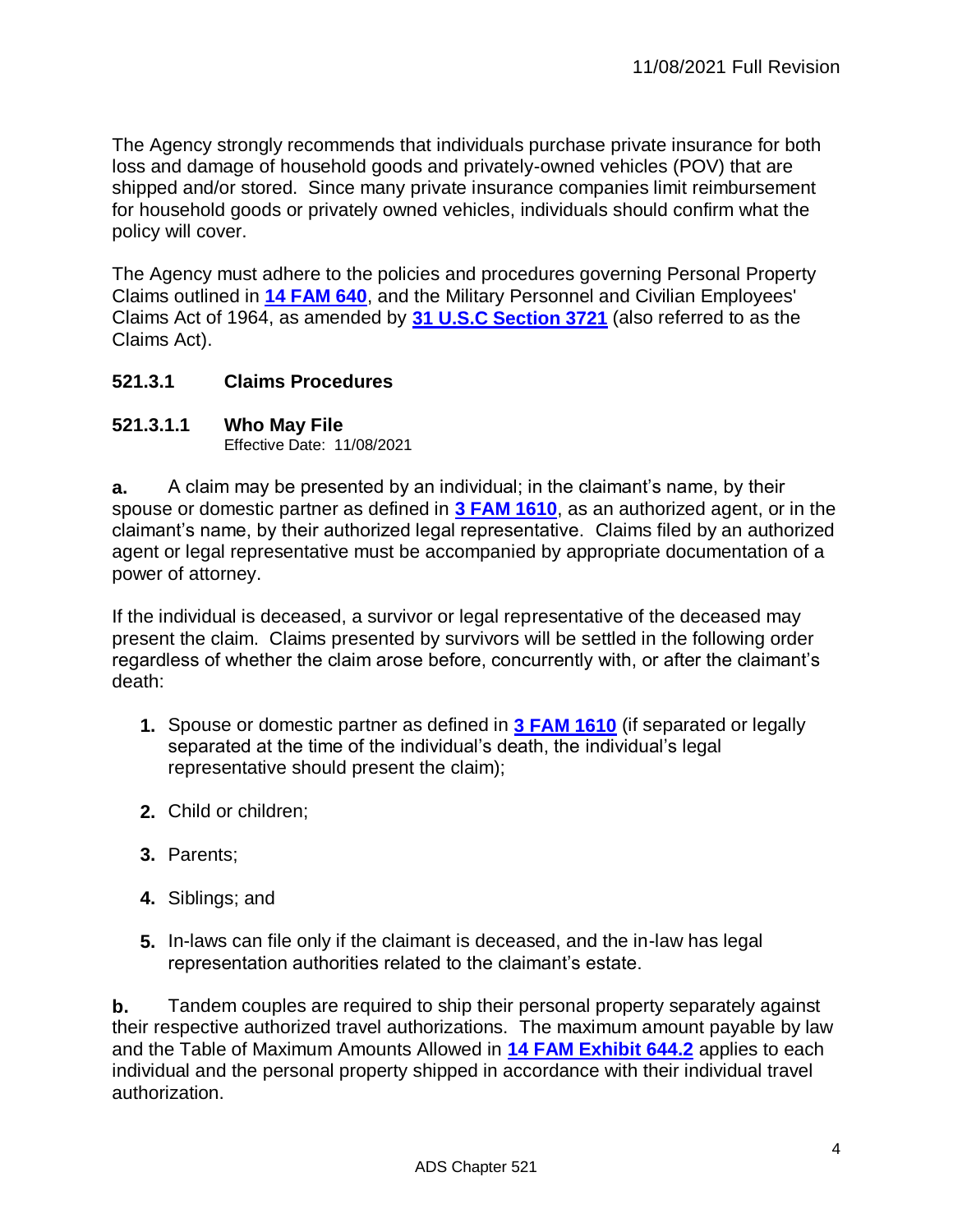## <span id="page-4-0"></span>**521.3.2 Time Prescribed for Filing**

Effective Date: 11/08/2021

**a.** Within 75 calendar days of incurring the loss, the claimant must either submit an **[AID Form 521-1](https://www.usaid.gov/forms/aid-521-1)** or the completed claim (see **[14 FAM 646.3](https://fam.state.gov/fam/14fam/14fam0640.html)**).

**b.** The statutory limitation in which a completed claim must be presented to the Claims Officer is two calendar years. The time begins at the time of the incident causing the loss or damage or when the loss or damage was or should have been discovered by the claimant. The traveler has six months from the date of settlement or denial of a claim to file a request for reconsideration.

**c.** Delay in filing: If a claim occurs in time of war or armed conflict, the claim may be presented no later than two calendar years after the war or armed conflict is terminated.

## <span id="page-4-1"></span>**521.3.3 What to File**

#### <span id="page-4-2"></span>**521.3.3.1 Claims for Loss or Damage to Personal Property** Effective Date: 11/08/2021

The claimant must submit the documents below, as appropriate, for processing claims for loss or damage to personal property during transit or storage. Documents must be legible. M/MS/TTD will return illegible documents or incomplete packages to the sender.

- **a. [AID Form 521-1](https://www.usaid.gov/forms/aid-521-1)**: Submit within 75 calendar days from the date the shipment was delivered to the employee, or employee was notified of damage/loss.
- **b. [Form DS-1620](https://www.usaid.gov/forms/ds-1620)**: Within two years of submitting AID Form 521-1, submit to provide information about the circumstances surrounding the loss of, or damage to, personal property. The claimant must sign and date this form.
- **c. [Form DS-1620-A](https://www.usaid.gov/forms/ds-1620a)**: Within two years of submitting AID Form 521-1, complete for all claims occurring at post. The EXO, or their designee, must sign and date this form.
- **d. [Form DS-1620-B](https://www.usaid.gov/forms/ds-1620b)**: Complete when loss or damages are caused by the carrier during shipment. The claimant must sign, date, and complete this form in its entirety.
- **e. [Form DS-1620-C](https://www.usaid.gov/forms/ds-1620c)**: Complete this form for all claims that require a description of the property.
- **f.** A Travel Authorization (TA), which includes the shipment of goods and private property, as appropriate.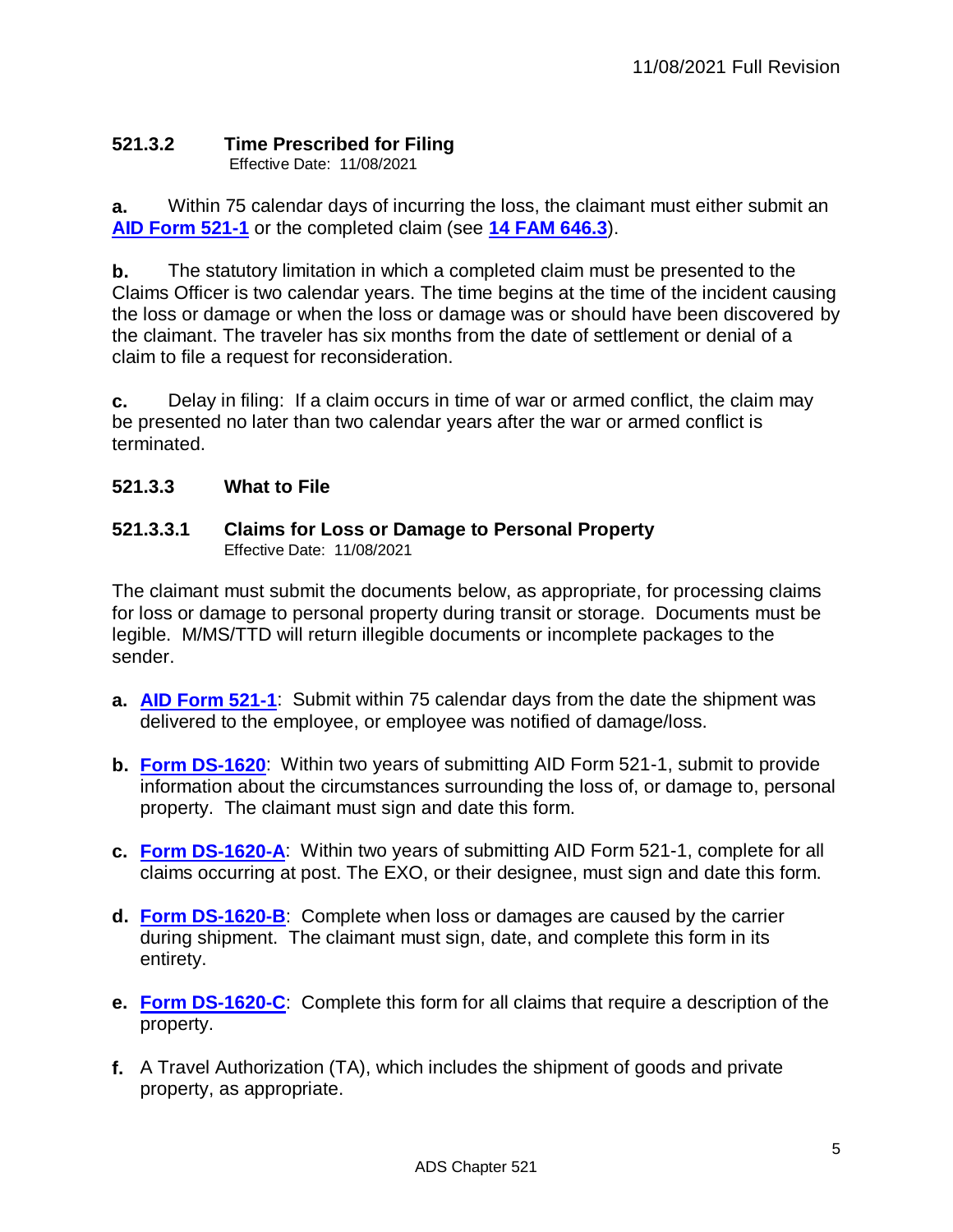- **g.** Signed delivery receipt(s) provided by the movers at time of delivery, as appropriate.
- **h.** Government Bill of Lading (as appropriate), which is provided by the common carrier.
- **i.** Written estimates for repairs and/or paid invoices for repairs, if applicable. Such documentation must be on company letterhead or electronic communication sent from the company's email address.
- **j.** A statement from the private insurance company documenting monies paid to the claimant as a result of loss and/or damages claimed, including the claimant's deductible, as appropriate. The documentation must be on the insurance company's letterhead or electronic communication sent from the company's email address.
- **k.** Photographs (digital photographs are preferred or videotape), if available, as a part of the claim materials.

#### <span id="page-5-0"></span>**521.3.4 Claims for Loss or Damage to Privately Owned Vehicle** Effective Date: 11/08/2021

Claimants are required to submit the following documents and any additional documentation listed for a specific type of claim incident in **[14 FAM 644.4](https://fam.state.gov/fam/14fam/14fam0640.html#M644_4)** to process claims for loss or damage to, a POV, shipped at USG expense and damaged while in transit or storage.

- **a. [Form DS-1620](https://www.usaid.gov/forms/ds-1620)**: Submit to provide information about the circumstances surrounding the loss of, or damage to, personal property. The claimant must sign and date this form.
- **b. [Form DS-1620-B](https://www.usaid.gov/forms/ds-1620b)**: Completed when loss or damages are caused by the carrier during shipment. The claimant must sign, date, and complete this form in its entirety.
- **c.** TA, authorizing shipment of POV.
- **d.** A copy of the pre-conditioning report (MANDATORY) (completed by the vendor), prior to shipment of the POV. The vendor and the claimant should sign this document.
- **e.** Delivery receipt noting condition of POV upon delivery. The recipient must document any damage to a POV on the delivery receipt immediately upon delivery. Internal damages are an exception to this requirement. Barring extenuating circumstances, concealed damages to a POV (*i.e.,* frame damage, suspension damage, and engine damage) as a result of transportation will only be allowed when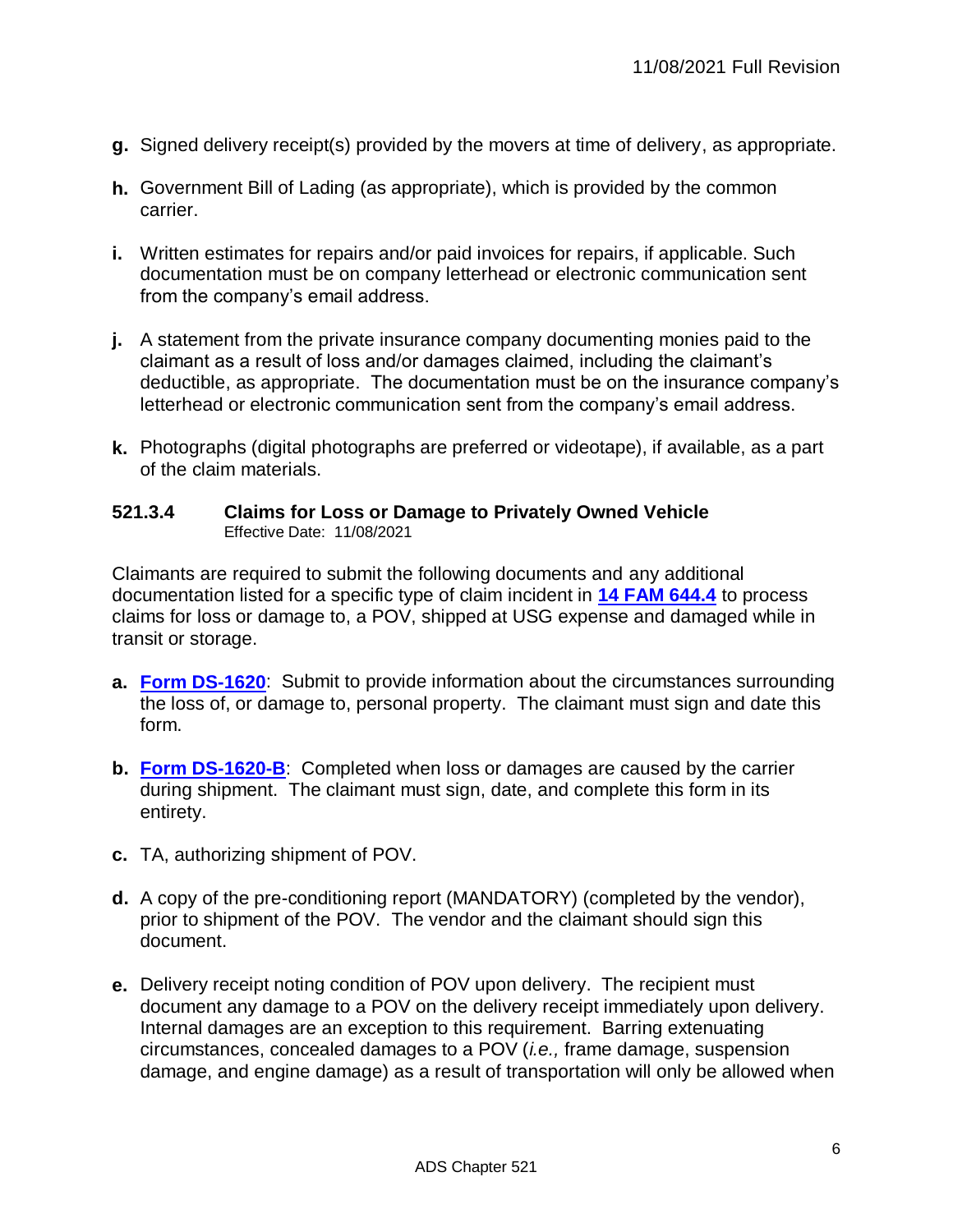written notification is given to the Claims Office or to the Post Claims Officer within 72 hours after the POV has been delivered to claimant.

- **f.** Government Bill of Lading (as appropriate), which is provided by the common carrier.
- **g.** Written repair estimates and/or repair bills from a certified automotive mechanic and/or body damage vendor. The claimant must provide two written estimates for the stated repairs. Estimates must be from two unrelated vendors and sent from the company's email address.

#### <span id="page-6-0"></span>**521.3.5 Where to File**

Effective Date: 11/08/2021

All claims must be submitted to: **travelandtransportation-helpdesk@usaid.gov**.

#### <span id="page-6-1"></span>**521.3.6 Types of Claims Payable**

Effective Date: 11/08/2021

The types of claims payable because of damage to, or loss of, personal property is outlined in **[14 FAM 644](https://fam.state.gov/fam/14fam/14fam0640.html)**.

## <span id="page-6-2"></span>**521.3.7 Types of Claims Not Payable**

Effective Date: 11/08/2021

Items with pre-existing damage (PED) are not payable. Additional claims that are not allowed under the Claims Act are identified in **[14 FAM 645](https://fam.state.gov/fam/14fam/14fam0640.html)**. Individuals may be able to file claims through their private insurance company; however, the claims office does not assist employees in filing personal claims.

#### <span id="page-6-3"></span>**521.3.8 Claims Investigation**

Effective Date: 11/08/2021

- **a.** A Claim Investigating Officer at the Mission must investigate claims occurring overseas. If the Claim Investigating Officer is the claimant, the Mission must designate an alternate Claim Investigating Officer.
- **b.** The Claim Investigating Officer investigates, signs, dates, and completes the **[Form](https://www.usaid.gov/forms/ds-1620a)  [DS-1620-A](https://www.usaid.gov/forms/ds-1620a)**. The claimant must submit this form to M/MS/TTD as a part of their claims package.
- **c.** Once the claimant submits the completed claims package, including all reports, forms, photos, and documentation to M/MS/TTD, the package will be processed for adjudication. Claims will not be processed until all required documentation has been received. M/MS/TTD will return incomplete packages to the sender.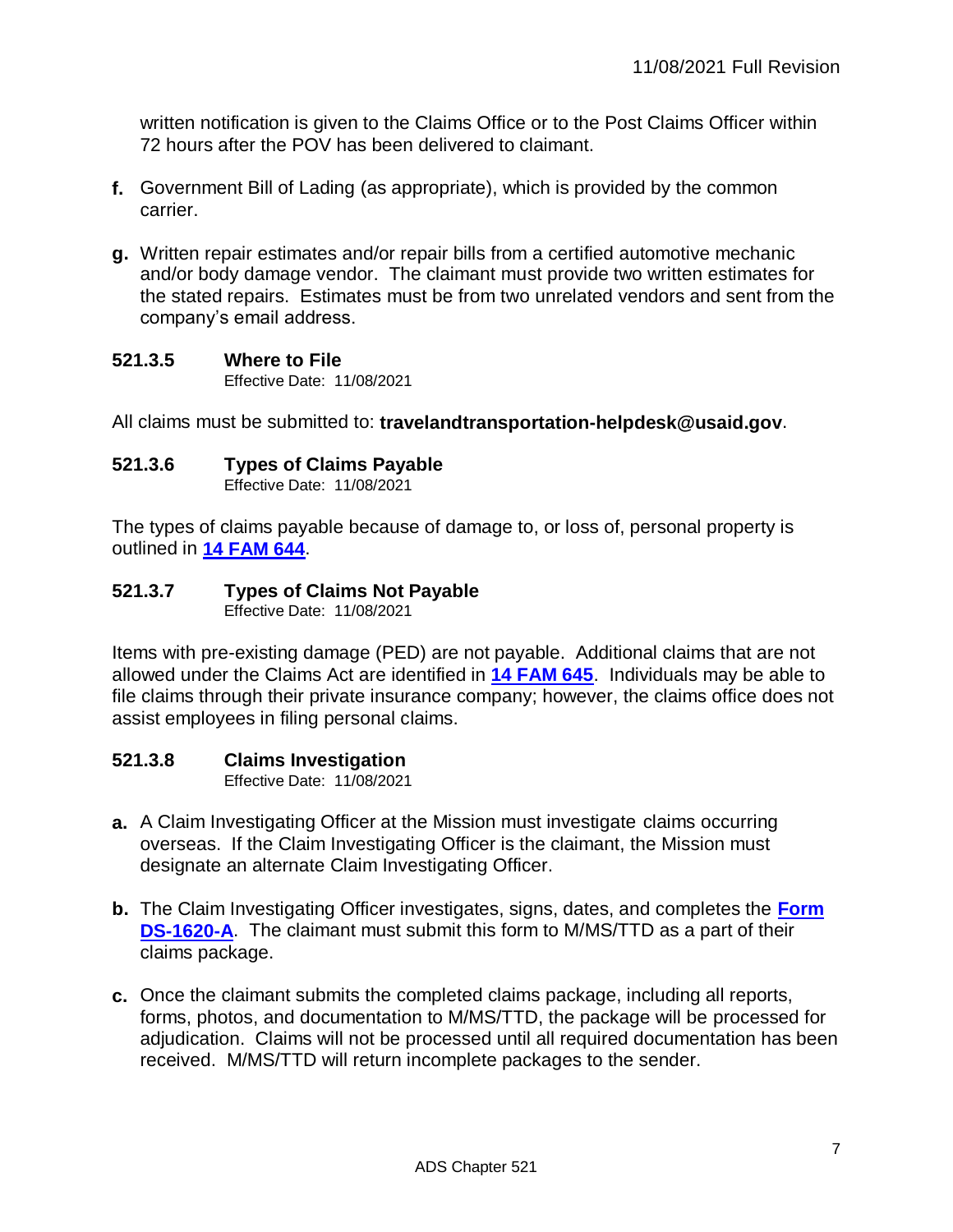## <span id="page-7-0"></span>**521.3.9 High-Value Items**

Effective Date: 11/08/2021

High-value items are items of extraordinary or substantial value. Examples of high value items include, but not are limited to cameras, cell phones, watches, jewelry, electronics, collectibles, antiques, etc. An item that is valued at less than \$1,000 is not considered a high-value item. Items of extraordinary or substantial value must be appraised to have their value considered as a part of a claim. Appraisals must be submitted to M/MS/TTD, in writing, by a certified appraiser, on company letterhead.

Small high-value items (*i.e.*, jewelry, cell phones, cameras, etc.) should be kept in the traveler's custody (checked baggage or carry-on bag) when traveling, as they are easily lost or stolen when shipped with household goods, in unaccompanied baggage, or placed in storage. Small high-value items that are lost or stolen are not payable when such items are out of the traveler's custody. Items in storage or shipped with household effects (HHE) or unaccompanied air baggage (UAB) are out of the traveler's custody and are not payable in any amount in the settlement of a claim. High-value items that are not easily lost and/or stolen may be shipped with your household goods (again, they must be appraised prior to shipping).

A high-value item of quality workmanship or design, quality materials, or associated with a past event or historical figure, may possess a value far beyond what is usual and customary of a similar item. These items normally serve an artistic or decorative purpose or are a collector's item. Even where loss of an item of extraordinary value is payable, if there is no certified appraisal to substantiate the value prior to the shipment of household goods, the allowable compensation may be adjusted to the price of a reasonable substitute of an article of a similar type.

Individuals must declare all high-value items, including antiques, in writing when arranging for the shipment of household goods by submitting a detailed list of such items to **travelandtransportation-helpdesk@usaid.gov**. Claims involving antiques require a certified appraisal. If a claim is submitted without this declaration/appraisal, high-value items will not be considered for payment in any amount other than what is usual and customary for an item of a similar nature.

For antiques, the date of inheritance is considered the "date of acquisition."

The declaration and/or appraisal must be submitted to:

Email: **travelandtransportation-helpdesk@usaid.gov** USAID Travel and Transportation Division /MS/TTD ATTN: Claims Officer

Unless the individual furnishes this declaration, high-value items may not be considered for payment in any amount in the settlement of a claim for loss or damage.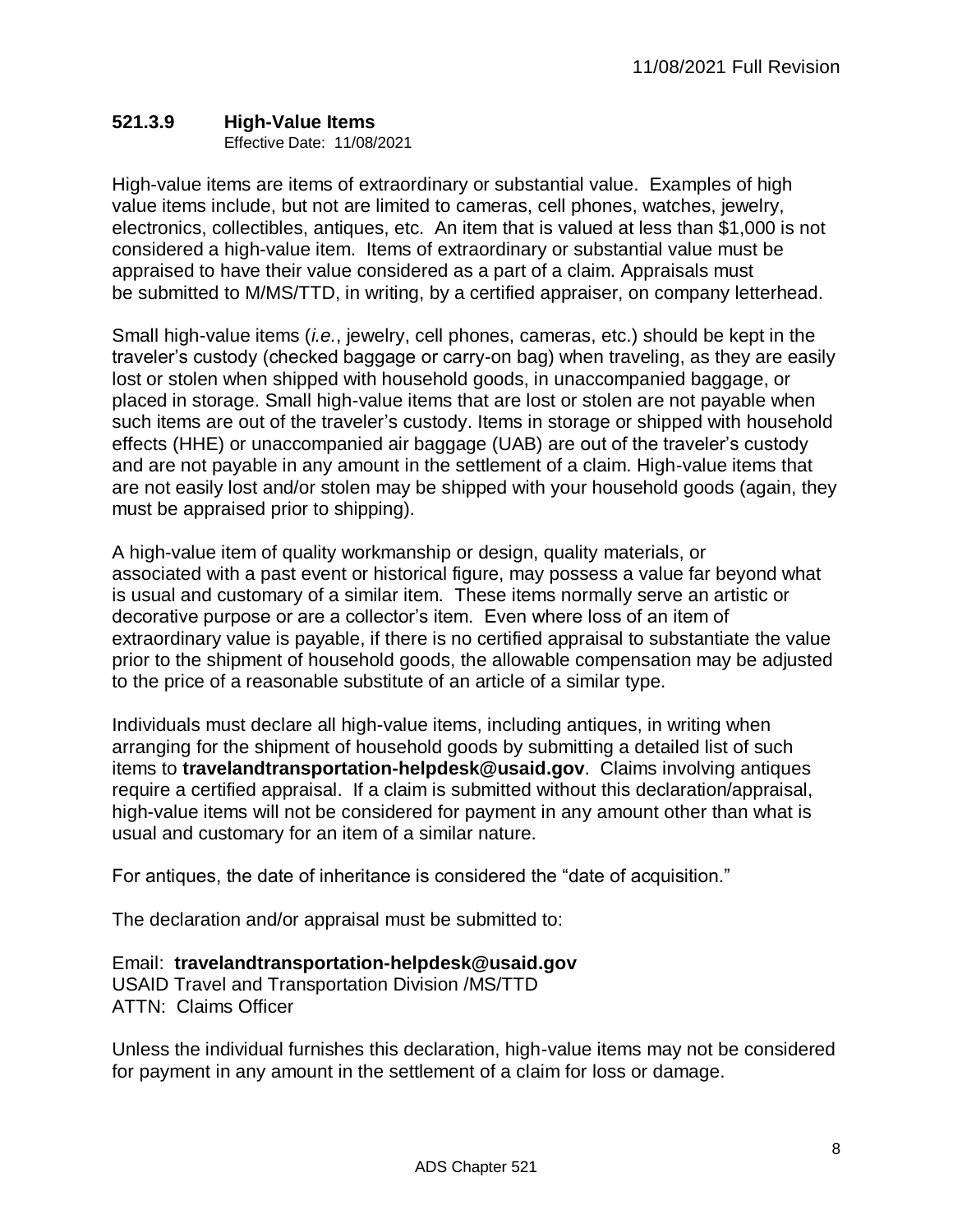If an individual intends to ship or store articles, with a value of which will exceed both the Agency's and the potential carrier's liability, the individual should consider procuring sufficient insurance to cover the market value of the articles being shipped or stored (see **[14 FAM 641](https://fam.state.gov/fam/14fam/14fam0640.html)**).

## <span id="page-8-0"></span>**521.4 MANDATORY REFERENCES**

<span id="page-8-1"></span>**521.4.1 External Mandatory References** Effective Date: 11/08/2021

#### **a. [14 FAM 640](https://fam.state.gov/fam/14fam/14fam0640.html)**

- **b. [31 U.S.C. 3721, the Military Personnel and Civilian Employees' Claims Act](https://www.govinfo.gov/app/details/USCODE-2010-title31/USCODE-2010-title31-subtitleIII-chap37-subchapIII-sec3721)  [of 1964, as amended](https://www.govinfo.gov/app/details/USCODE-2010-title31/USCODE-2010-title31-subtitleIII-chap37-subchapIII-sec3721)**
- <span id="page-8-2"></span>**521.4.2 Internal Mandatory References** Effective Date: 11/08/2021

There are no internal mandatory references for this chapter.

#### <span id="page-8-3"></span>**521.4.3 Mandatory Forms**

Effective Date: 11/08/2021

- **a. [AID Form 521-1, Notice of Loss or Damage](https://www.usaid.gov/forms/aid-521-1)**
- **b. [DS-1620, Claims for Private Personal Property Against the United States](https://www.usaid.gov/forms/ds-1620)**
- **c. [DS-1620-A, Claims Investigating Officer's Report](https://www.usaid.gov/forms/ds-1620a)**
- **d. [DS-1620-B, Demand on Carrier/Contractor \(filed by claimant\)](https://www.usaid.gov/forms/ds-1620b)**
- **e. [DS-1620-C, Schedule of Property, for all claims, except ITGBL](https://www.usaid.gov/forms/ds-1620c) Claims**

#### <span id="page-8-4"></span>**521.5 ADDITIONAL HELP**

Effective Date: 11/08/2021

There are no additional help documents for this chapter.

#### <span id="page-8-5"></span>**521.6 DEFINITIONS**

Effective Date: 11/08/2021

See the **[ADS Glossary](http://www.usaid.gov/ads/policy/glossary)** for all ADS terms and definitions.

#### **Accrual Date**

The date of the incident causing the loss or damage or when the loss or damage is or should have been discovered by the claimant through exercise of due diligence. (**Chapter 521**)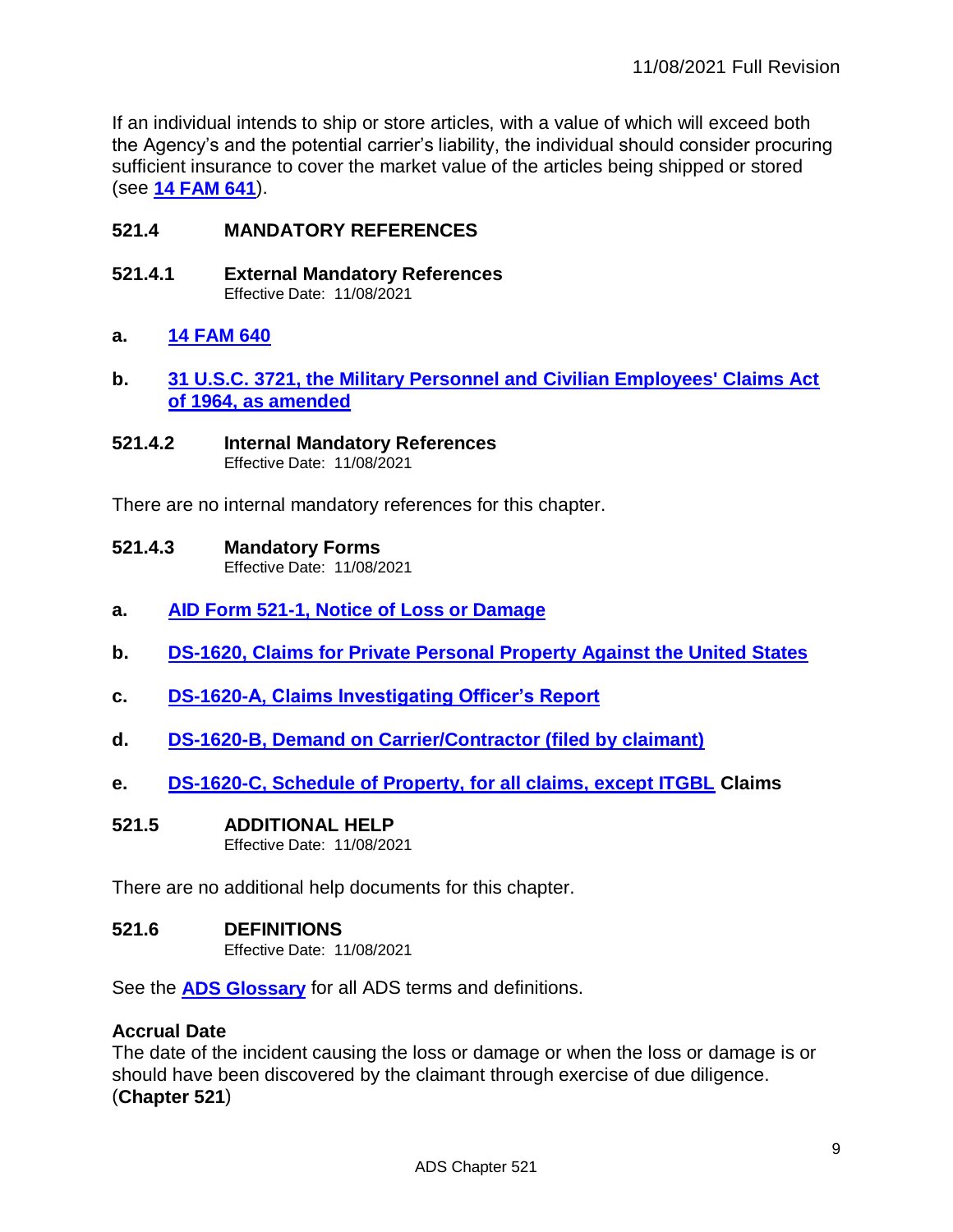## **Bill of Lading**

A document issued by a carrier to acknowledge receipt of cargo for shipment. (**Chapter 521**)

## **Claim**

A claim filed by an employee of USAID for damage to, loss, destruction, capture, or abandonment of employee's personal property incident to service. (**Chapter 521**)

#### **Claimant**

The employee (or their dependent or legal representative) who requests reimbursement for the loss, damage, and/or theft of a personal possession. (**Chapter 521**)

## **Claims Investigating Officer**

At Mission, this officer is an executive, administrative, or EXO of the agency involved. Such officers prepare reports that are included with other supporting documents when the claims are forwarded for adjudication to the appropriate agency. The Claims Investigating Officer will not be the same individual functioning as the claims assistance officer unless special circumstances at the Mission, such as limited staff, make it necessary. (**Chapter 521**)

## **Consultants**

Individuals not employed by the Federal Government. (**Chapter 521**)

#### **Depreciated Value**

The decreased value of an item or article due to age or usage. (**Chapter 521**)

#### **High-value Item**

Must be worth at least \$1,000 and be declared to the claims office before shipping or storage takes place. The item must be unusually valuable for its category. For example, a \$1,000 sofa does not qualify. A rare porcelain plate would qualify. (**Chapter 521**)

#### **Letter of Intent (LOI)**

An indication that the claimant intends to file a claim for the loss, damage, and/or theft of a personal possession or possessions. The LOI must include an itemized list of the items lost, damaged, or stolen, be received by the claims office, and bear a postmark which is within 75 days of the accrual date. (**Chapter 521**)

#### **Pre-existing Damage (PED)**

Damage that existed prior to being under U.S. Government control. Reimbursement for PED is not allowed. (**Chapter 521**)

#### **Privately Owned Motor Vehicle (POV)**